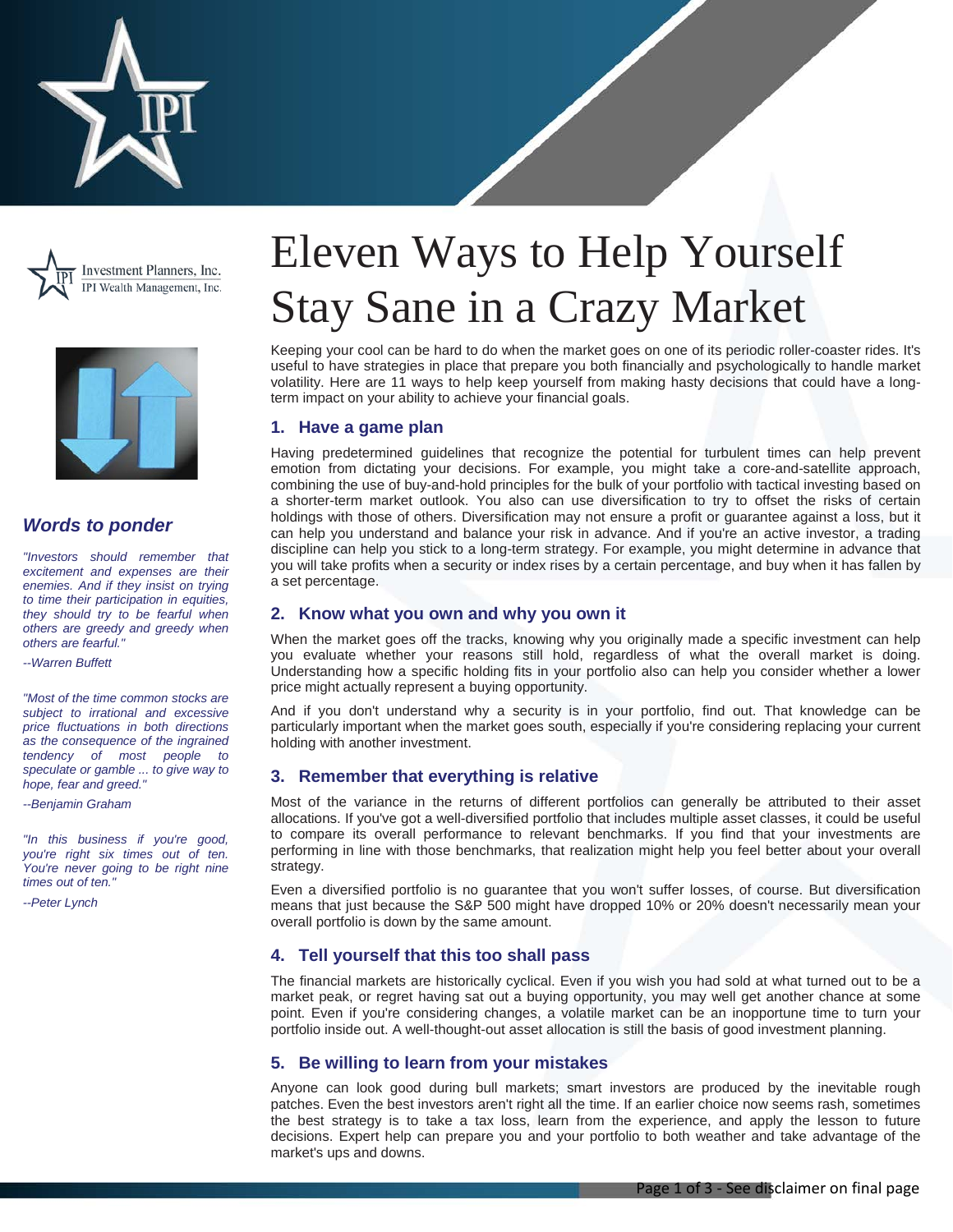



*Remember that while they're sound strategies, diversification, asset allocation, and dollar cost averaging can't guarantee a profit or eliminate the possibility of loss. All investing involves risk, including the potential loss of principal, and there can be no guarantee that any investing strategy will be successful.*

# **6. Consider playing defense**

During volatile periods in the stock market, many investors reexamine their allocation to such defensive sectors as consumer staples or utilities (though like all stocks, those sectors involve their own risks, and are not necessarily immune from overall market movements). Dividends also can help cushion the impact of price swings. According to Standard & Poor's, dividend income has represented roughly one-third of the monthly total return on the S&P 500 since 1926, ranging from a high of 53% during the 1940s to a low of 14% in the 1990s, when investors focused on growth.

## **7. Stay on course by continuing to save**

Even if the value of your holdings fluctuates, regularly adding to an account designed for a long-term goal may cushion the emotional impact of market swings. If losses are offset even in part by new savings, your bottom-line number might not be quite so discouraging.

If you're using dollar-cost averaging--investing a specific amount regularly regardless of fluctuating price levels--you may be getting a bargain by buying when prices are down. However, dollar cost averaging can't guarantee a profit or protect against a loss. Also consider your ability to continue purchases through market slumps; systematic investing doesn't work if you stop when prices are down. Finally, remember that the return and principal value of your investments will fluctuate with changes in market conditions, and shares may be worth more or less than their original cost when you sell them.

## **8. Use cash to help manage your mindset**

Cash can be the financial equivalent of taking deep breaths to relax. It can enhance your ability to make thoughtful decisions instead of impulsive ones. If you've established an appropriate asset allocation, you should have resources on hand to prevent having to sell stocks to meet ordinary expenses or, if you've used leverage, a margin call. Having a cash cushion coupled with a disciplined investing strategy can change your perspective on market volatility. Knowing that you're positioned to take advantage of a downturn by picking up bargains may increase your ability to be patient.

## **9. Remember your road map**

Solid asset allocation is the basis of sound investing. One of the reasons a diversified portfolio is so important is that strong performance of some investments may help offset poor performance by others. Even with an appropriate asset allocation, some parts of a portfolio may struggle at any given time. Timing the market can be challenging under the best of circumstances; wildly volatile markets can magnify the impact of making a wrong decision just as the market is about to move in an unexpected direction, either up or down. Make sure your asset allocation is appropriate before making drastic changes.

## **10. Look in the rear-view mirror**

If you're investing long term, sometimes it helps to take a look back and see how far you've come. If your portfolio is down this year, it can be easy to forget any progress you may already have made over the years. Though past performance is no guarantee of future returns, of course, the stock market's longterm direction has historically been up. With stocks, it's important to remember that having an investing strategy is only half the battle; the other half is being able to stick to it. Even if you're able to avoid losses by being out of the market, will you know when to get back in? If patience has helped you build a nest egg, it just might be useful now, too.

## **11. Take it easy**

If you feel you need to make changes in your portfolio, there are ways to do so short of a total makeover. You could test the waters by redirecting a small percentage of one asset class to another. You could put any new money into investments you feel are well-positioned for the future, but leave the rest as is. You could set a stop-loss order to prevent an investment from falling below a certain level, or have an informal threshold below which you will not allow an investment to fall before selling. Even if you need or want to adjust your portfolio during a period of turmoil, those changes can--and probably should--happen in gradual steps. Taking gradual steps is one way to spread your risk over time, as well as over a variety of asset classes.